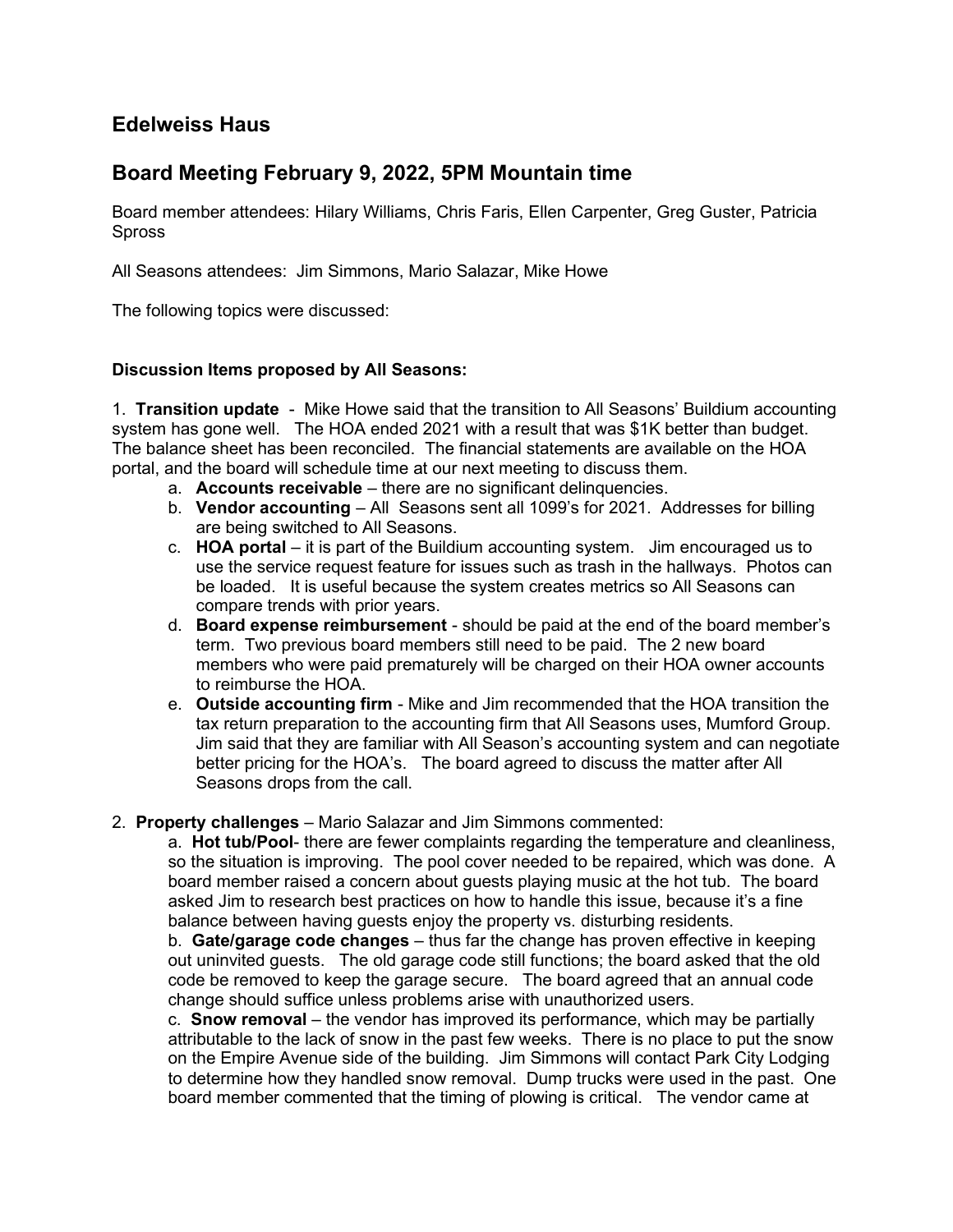5PM when all the spots were full so there was no way to plow the entire area. If he arrived earlier in the afternoon, all of the spots could have been plowed.

d. Fire alarm system – The C building fire alarm is too sensitive and goes off frequently. Jim will contact the vendor Certified Fire to ask their advice on how to correct the situation.

e. Locker room/sauna/ski room locks – the codes are specific to each unit. However, they work for some, but not all units. The board would like Jim to put this topic on his Spring maintenance list. The board was inclined to leave the locker rooms unlocked, but will seek Jim's advice. The ski room is being heavily used this season.

f. Trash accumulation in common areas – this was not a problem in prior years, but has occurred frequently in the past few weeks. All Seasons has put up signs and will consider installing a game camera which would identify the unit occupant who is dumping. Given that the problem frequently occurs in A building, another solution proposed was a dumpster on Empire Avenue. However, there is no space.

g. Wayne Best unit repair expenses – Jim has been in contact with Mr. Best, and has referred him to our insurance agent. Utah law is clear that interior repairs are the owner's responsibility regardless of the origination of the problem. The board agreed to take no action at this time.

3. Projects in the spring  $-$  Jim said that he and his team plan to walk the property to develop a list of items that need to be addressed, e.g. faded signs, abandoned key boxes, outdoor wood railings, screen replacements, etc. The board will review the list and prioritize the repairs, developing a timeline for anything that does not need to be addressed immediately.

a. Foundation repairs and drain system - this is likely to be a more significant item; Jim will prepare a separate proposal once he gets bid(s) in the spring.

4. Property tax assessment appeal initiated by PC Lodging – Jim should look for documentation on the appeal in the box that PC Lodging delivered to All Seasons. The appeal disputes the sauna areas being taxed as residential units.

### Board discussion topics:

- 1. Sale of unit 200 the bidder accepted the board's counteroffer of \$515K. The bidder wants to split the .05% reinvestment fee with the HOA. The board agreed. Closing is scheduled for 2/28/22. The board discussed setting up the separate bank account for the proceeds; Patricia will speak to Jim to get a contact at the bank that All Seasons uses and will contact the bank to set up a separate account under board control for the proceeds.
- 2. Sale of lobby space tabled for next meeting.
- 3. Change of accounting firm to Mumford Group. The board agreed to wrap up its pending business with HEB Business Solutions to permit the transition. Patricia will contact HEB to obtain the written document on the favorable tax treatment for the sale of unit 200 to an insider. After we receive the letter, we will pay their bill.
- 4. Request by owner for a/c unit discussion tabled for next meeting.
- 5. Inviting owners to board meetings The board will ask Jim to research Utah law on how to handle this issue. We need clarity on whether owners are permitted to participate, and how much notice they need to be given.